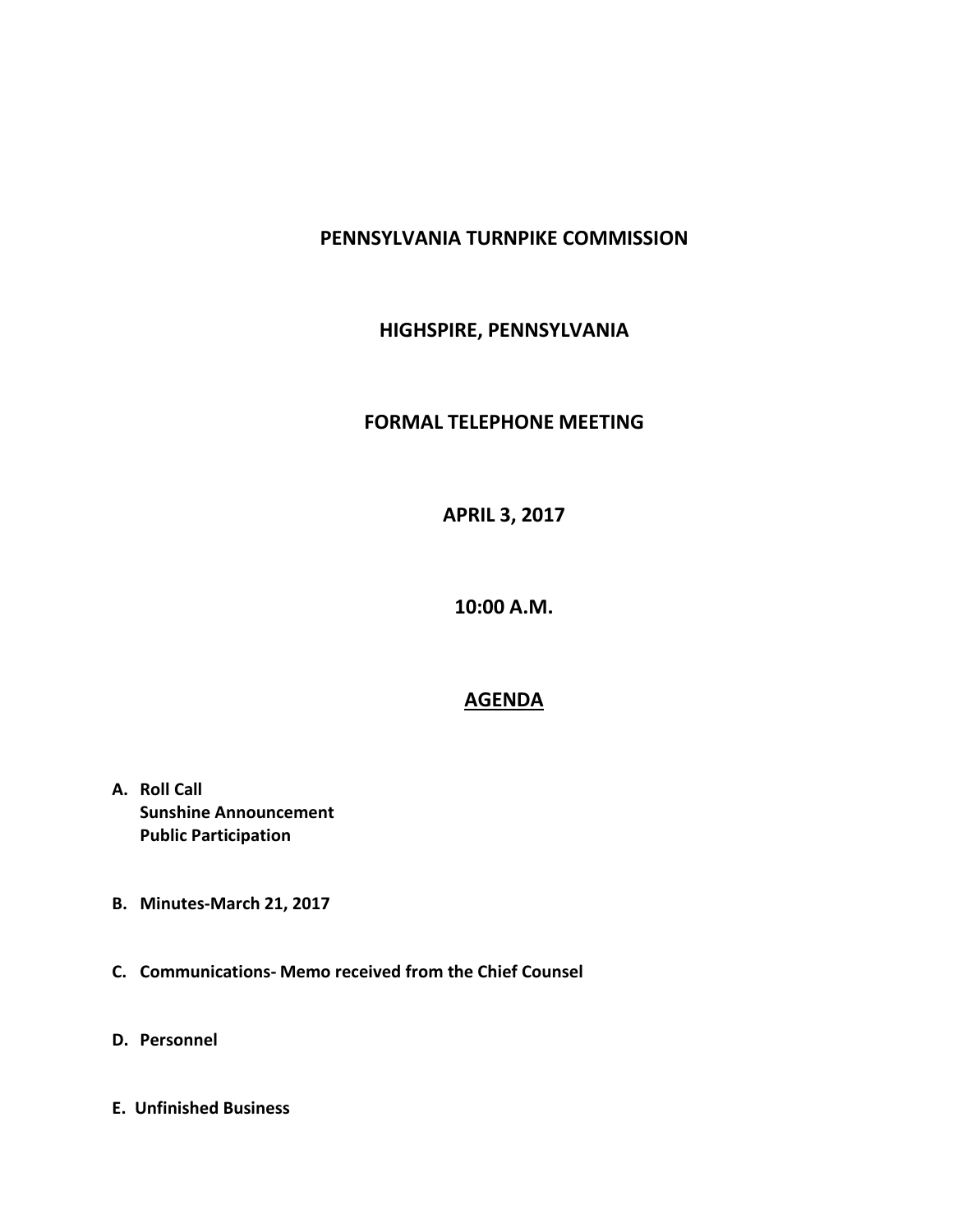**FORMAL AGENDA-APRIL 3, 2017 Page 2 of 4 F. NEW BUSINESS**

- **1. Approve Change Order #4 and Final Payment for Contract #S-006.00X002-3-05 for wetland mitigation for the Southern Beltway, Section 55W with Cast & Baker Corporation, for a decrease of \$17,016.15 to balance items to actual work completed and enhancements to wildlife habitats as requested by the D.E.P.; for a final contract value of \$978,742.27 and final amount due to the contractor of \$34,626.48.**
- **2. Approve the negotiation and execution of the Agreements for the items listed in memos "a" through "h":**
	- **a. Interagency Contribution Agreement with the Pennsylvania Department of Transportation (PennDOT) for PennDOT to contribute funds for the toll plaza construction modifications on Toll 66 (Greensburg Bypass) to accommodate super load vehicles; PennDOT will reimburse the Commission up to \$1,100,000.00;**
	- **b. Agreement with Master Lock Safety Solutions to provide a safety speaker as part of the Commission's ongoing efforts to reduce employee injuries; at a not-to-exceed amount of \$30,000.00;**
	- **c. Reimbursement Agreement with Equitrans LP to reimburse Equitrans the cost for the engineering and utility relocation work necessary for construction of the Southern Beltway, Section 55-C2-1; at a not-to-exceed amount of \$252,335.10;**
	- **d. Oil and Gas Division Order with Burnett Oil Co. for Burnett to pay the Commission gas and oil royalties on Commission owned property in Fayette County; and accept payment of \$4,544.75 representing oil and gas royalties from October 17, 2013 to present;**
	- **e. Reimbursement Agreement with the New Jersey Turnpike Authority (NJTA) to reimburse NJTA 50% of the emergency repair cost to the Delaware River Bridge; at an estimated cost to the Commission of \$7,500,000.00;**
	- **f. Intergovernmental Cooperative Agreement with the Pennsylvania Department of Transportation (PennDOT) to set forth respective duties and obligations to enforce the provisions of Section 1380 of the Vehicle Code relating to collection and disposition of tolls and other revenue, and unpaid tolls or administrative fees;**
	- **g. Reimbursement Agreement with CSX Transportation, Inc. to reimburse CSX the cost for flagging and protective services necessary for the replacement of Bridge WB-211 at MP 13.21; at a not-to-exceed amount of \$1,751,486.25;**
	- **h. Memorandum of Understanding with AT&T Corporation to identify the areas where AT&T easements will remain in place, the areas where the Commission will provide required substitute right-of-way for AT&T, and will identify other obligations between both parties as necessary for the total reconstruction project from MP A31.00 to MP A38.00.**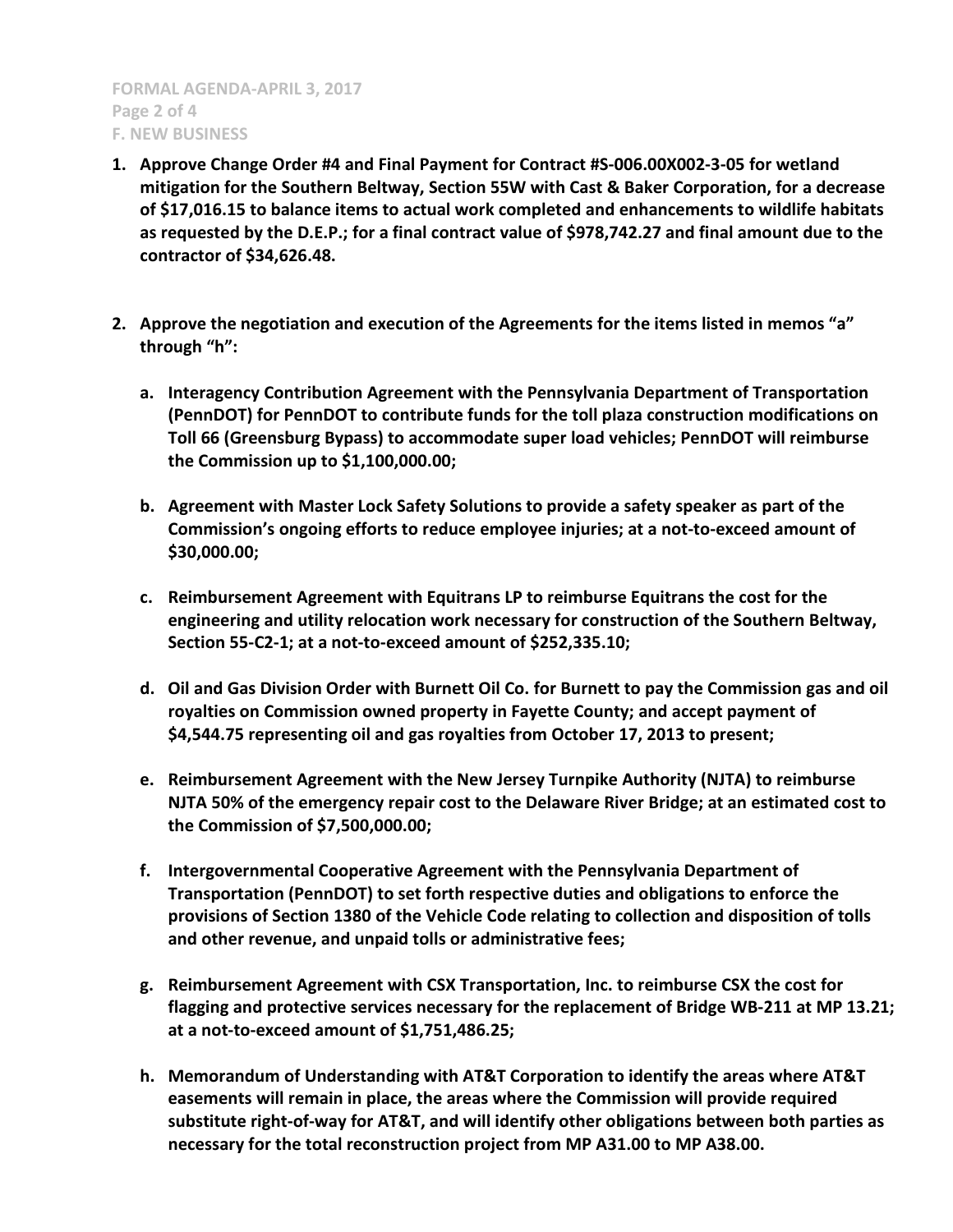- **3. Approve the Right-of-Way Requests for the items listed in memos "a" through "f":**
	- **a. Acquisition of Right-of-Way #17984 (Gloria J. Spagiare), a partial take parcel necessary for construction of the Southern Beltway, Rt. 22 to I-79, by authorizing payment of \$42,718.70 representing fair market value and pro-rated taxes to Gloria J. Spagiare, payment of \$1,600.00 representing Section 710 damages for appraisal fees to Audas & Associates, Inc., payment of \$2,400.00 representing Section 710 damages for attorney fees to Papernick & Gefsky, LLC; authorize the appropriate Commission officials to execute the Agreement of Sale and other documents that may be required for closing; authorize the payment of additional statutory damages as calculated by the Right-of-Way Administrator and approved by the Chief Counsel; and payment of damages to the property owner is contingent upon her delivery of a deed prepared by the Legal Department;**
	- **b. Acquisition of Right-of-Way #3316-A (Norfolk Southern Railway Company), a partial take parcel necessary for the replacement of the bridge at MP 228.54 by authorizing payment of \$71,900.00 representing fair market value to Norfolk Southern Railway Company; authorize the appropriate Commission officials to execute the Agreement of Sale and other documents that might be required for closing; authorize the payment of additional statutory damages as calculated by the Right of Way Administrator and approved by the Chief Counsel; and payment of fair market value to the property owner is contingent upon the delivery of a deed as prepared by the Legal Department;**
	- **c. Acquisition of Right-of-Way #1500-E1-05 (Albert A. Raspotnik-owner and Lamar Advantage GP Company, LLC-tenant), a partial take parcel necessary for the replacement of Bridge WB-500 at MP 59.58 by authorizing payment of \$35,000.00 representing the value in place for the acquired outdoor advertising device to Lamar Advantage GP Company, LLC; authorize the appropriate Commission officials to execute the Settlement Agreement and other documents that may be required for closing; authorize the payment of additional statutory damages as calculated by the Right-of-Way Administrator and approved by the Chief Counsel;**
	- **d. Acquisition of Right-of-Way #17730 (Montour Trail Council), a partial take parcel necessary for construction of the Southern Beltway, Rt. 22 to I-79, by authorizing payment of \$12,675.50 representing fair market value and recording fees to Coon & Company, escrow agent; authorize the appropriate Commission officials to execute the Agreement of Sale and other documents that may be required for closing; authorize the payment of additional statutory damages as calculated by the Right-of-Way Administrator and approved by the Chief Counsel; and payment of damages to the property owner is contingent upon its delivery of a deed prepared by the Legal Department;**
	- **e. Acquisition of Right-of-Way #1092-E (Charles A. Fochtman, William F. Fochtman and Wayne R. Fochtman, t/d/b/a Fochtman Brothers), a partial take parcel necessary for the total reconstruction project from MP 128.00 to MP 134.00 by authorizing payment of \$636.83 to Charles A. Fochtman, payment of \$636.83 to William F. Fochtman, payment of \$636.84 to Wayne R. Fochtman representing fair market value and pro-rated taxes; authorize the appropriate Commission officials to execute the Agreement of Sale and other documents that**